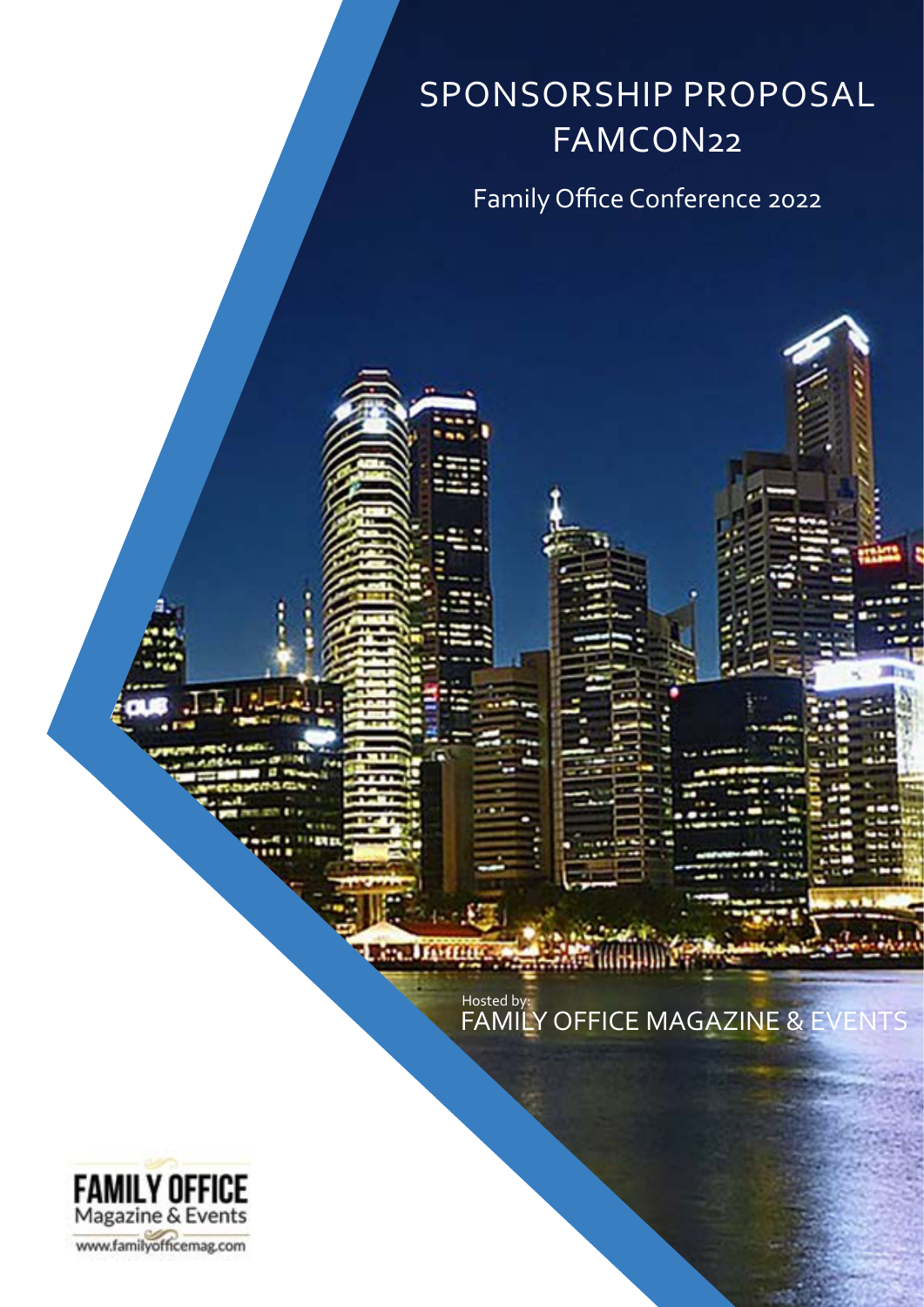#### AN IMPORTANT EVENT ONTHE FAMILY OFFICE CALANDER

### The Who's Who of Wealth

#### About the Speakers and Panels

The Panellists and Speakers will discuss the needs in key areas of managing the affairs of a Family Office — e.g., asset allocation, investment, properties, finances, dependents, net-gen, tax compliance, cyber and security risk and logistics, tax, art etc.

The event will be of particular interest to anyone who needs to provide or enhance services to the family office and/or enrich the family's lifestyle overseeing the family office, provide leadership and direction or to learn more about what sort of professionals a Family Office work best with.

- Tax and wealth planning
- Asset allocation
- Regulatory compliance
- Tax compliance
- Governance
- Investment policy
- Wealth transfer planning
- Philanthropic mission
- **Technology**
- Succession planning



In the past Family Office Magazine and Events we have worked with Arbuthnot Latham private bank, Bank of America, Bank of Singapore, Deloitte, Manulife Asset Management, Caplin & Drysdale, Merrill Lynch, City Private Bank, JP Morgan, Sanadaire, BNY Mellon, PWC, Ernst & Young, Camden Wealth, Shillings, BMO Private Bank, BOS Wealth Management, ING Private Bank, Frost Bank, Private Bankers, TSG Europe, Piraeus Private Bank, Global Family Offices, Trusted Family, Family Office Institute. Blackrock, Fuchs & Associés Finance, ugen Family Office, Guernsey Finance, Family Office Association, FOSS Family Office Services Switzerland, Royce Research, Luxembourg For Family Office, Schroder & Co Bank Zurich and many others.

FAMCOMN22 is a significant fixture on the international Family Office and Wealth space calendar, with prominent UHNWI delegates attending from all parts of the UK and overseas. The Family Office Conference is structured around expert panels and speakers who provide insider information about the structure of Family Offices and what an SFO and MFOs specific needs and preferences are. The event is of particular interest to Family Offices, Wealth Managers, Private Equity Firms, Private Banks and Service Providers who are adept at responding to and anticipating a Family office' needs.

- Family education
- Reputational Risk
- Physical security
- Fraud prevention & detection
- Cyber risk
- Next Generation
- Monitoring & oversight counsel
- Travel Management
- Art/curators
- Administration



## ABOUT FAMCON22

# AN IMPORTANT EVENT ONTHE FAMILY OFFICE CALANDER<br>FAMILY OFFICE CONFERENCE



### Family Office Magazine & Events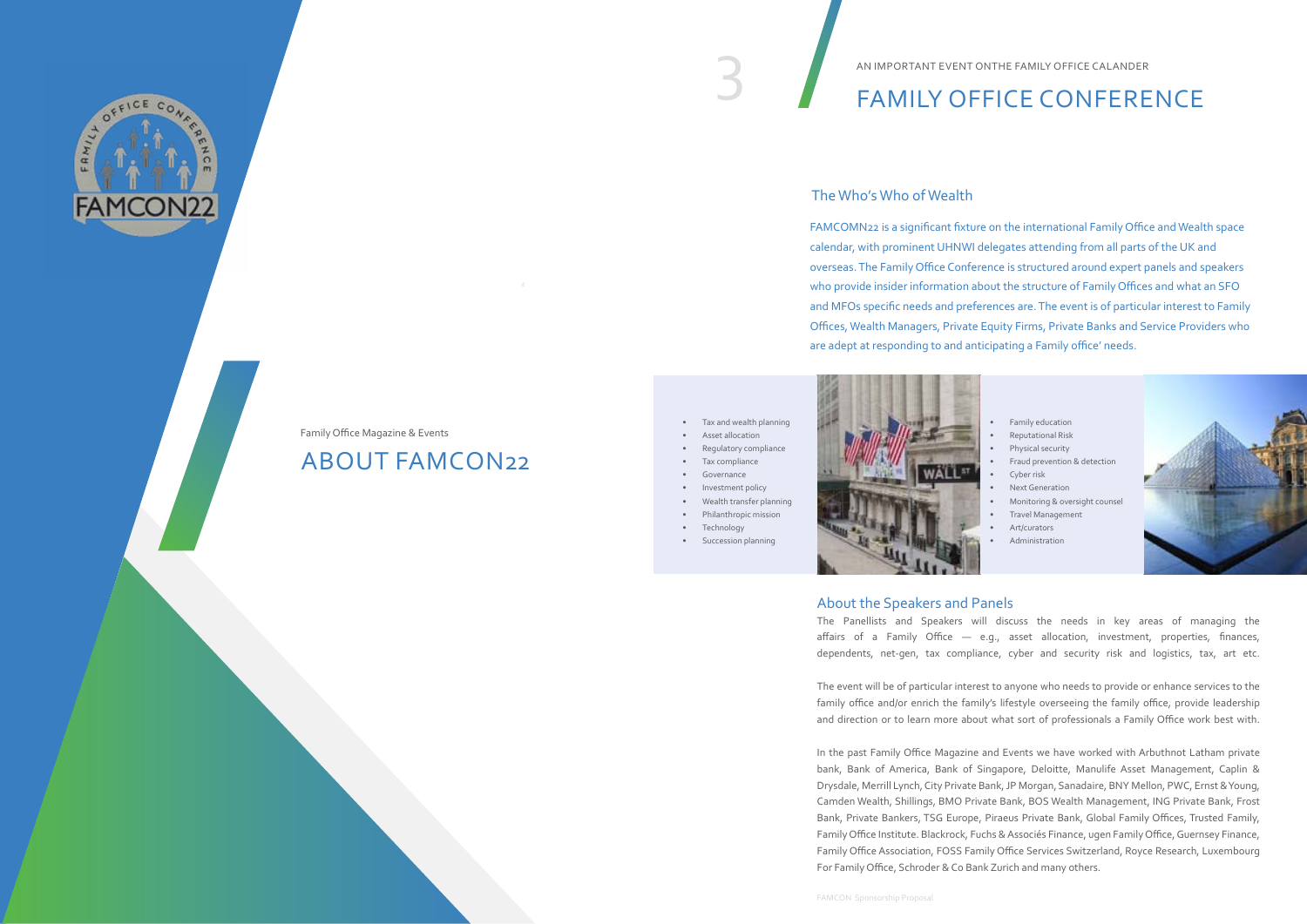5

## FAMILY OFFICE MAGAZINE



HOSTED BY:

Family Office Magazine is the most respected premium quality "Family Office" magazine in the World that caters to an ultra-wealthy audience of Family Office Members and Principals who make up the wealthiest and most influential sector in the World. Family Office Magazine is a quarterly publication and is the World's leading Family Office publication that reaches 28,000 influential ultra-wealthy readers in over 90 countries. We have over 700 guest writers who contribute regular articles for Family Office Magazine that cover all family office-related topics and news. In addition, we include luxury and lifestyle and coverage of many of the leading Family Office and Wealth Management events around the World.

Our publications are widely distributed to leading experts from many of the World's leading institutions within the Family Office and Wealth Management sector. Many of these institutions are regular advertisers and sponsors, while others are contributors who provide insightful interviews and regular contributions to the magazine.

See back issues of Family Office Magazine on our website www.familyofficemag.com

# 5 FAMILY OFFICE CONFERENCE

FAMCON22

## About Family Office Magazine & Events

## FAMCON "an event by the Family Office space for the Family Office Space"

World-leading experts will take part in the line-up of speakers and panels that will focus on topics such as Family Office Best Practice, Family Office Trends, Family Wealth Structure, Family Governance, The case for AI, AI Authentication of Fine Art, The Metaverse, NFT Investing, Risky Business - Countering Fraud and Philanthropy

Family offices and private wealth management advisory firms that serve ultra-high-net-worth individuals (HNWI) will give an insider look at how Single Family Offices are run. Other topics will include Wealth Management, Estate Planning, Succession Planning, Governance, Staffing, Advisors, Policies and Procedures, Alternative Investing, Nest Generation, Tax-efficient is investing, Tax Planning, Legal issues, Inheritance and succession planning, asset acquisition and disposal, philanthropy, technology investments and other issues that are faced by the ultra-wealthy family offices.

We also have speakers and panels on Crypto, Metaverse, AI in business and in Fine Art authentication, and many other interesting topics such as diversity, wellness and luxury and lifestyle.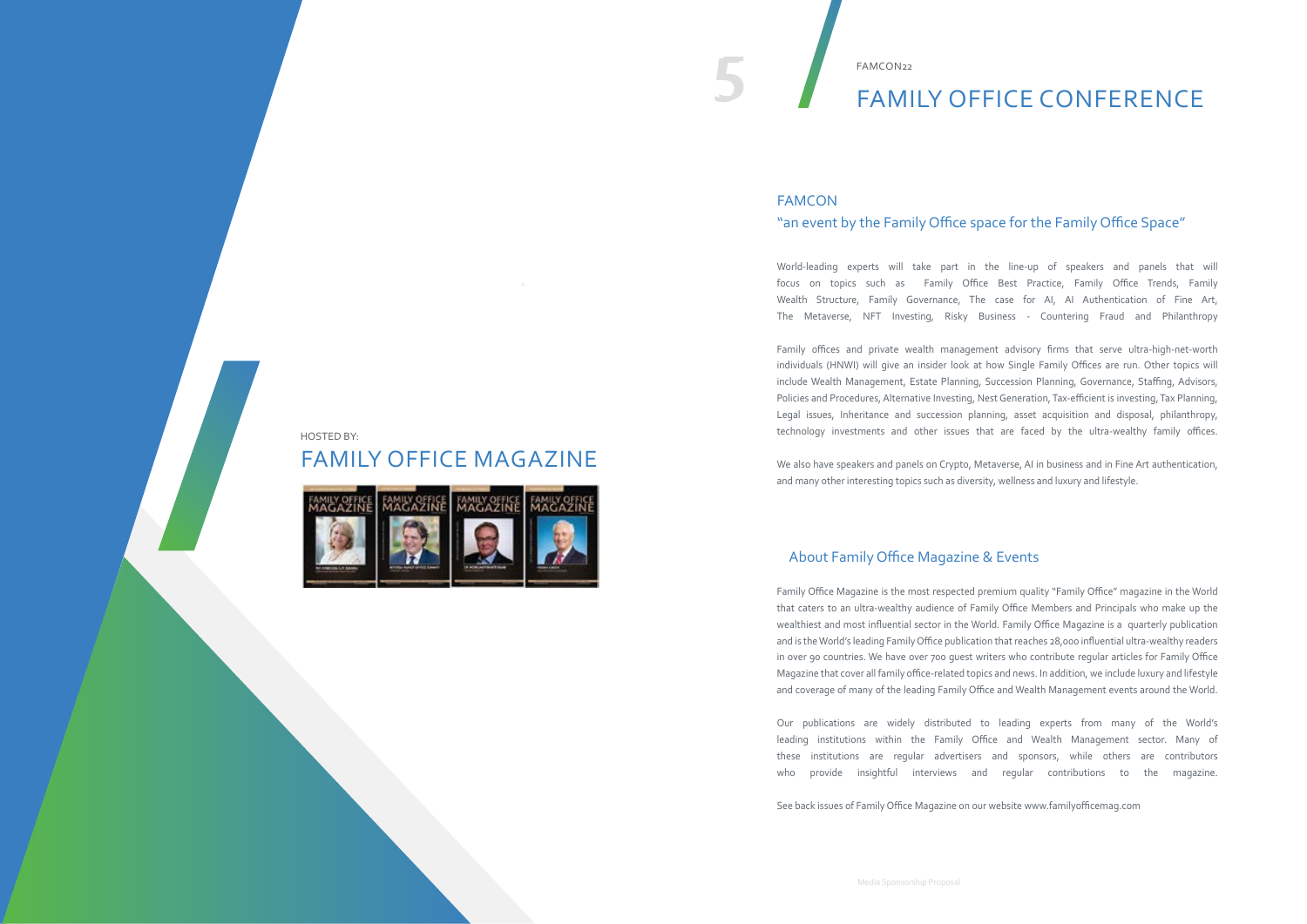7

# SPONSORSHIP

# DETAILS OF SPONSORSHIP

We provide several sponsorship packages that give a wider presence to Sponsors at our events through tailored marketing opportunities. Sponsor Branding is included in our intensive marketing campaign ahead of an event and on display within the venue generic show signage and event literature. The sponsor's logo is linked to every part of the marketing campaign, pre and post-event, to the Family Office Elite audience of over 28,000.

#### **Benefits**

Our flexible sponsorship, exhibition, and advertising packages can assist launch new products, sourcing new clients, increasing brand awareness and securing your place among the thought leaders. Whatever your objectives or budget is, Family Office Magazine and Events can tailor a package to suit your needs.

Family Office Magazine and events is a brand that is widely accepted and respected by the world's leading experts in the wealth management and family office space experts from wealth management organisations such as Deloitte, Caplin & Drysdale, City Bank, BNY Mellon, Ernst & Young SA, BMO Private Bank and ING Private Bank.

## Packages

The premium sponsorship packages we offer will allow our sponsors to maximise their presence at FAMCON22. Each premium level provides a set of core benefits plus additional benefits depending on the sponsorship level. Please see the packages on the next page.

**Sponsorship is limited, and opportunities are reserved on a first-come, first-serve basis.**

If you are interested in discussing sponsorship in more detail, please contact Toni Muricu on +44 (0) 20 7193 8879 or email info@familyofficemag.com

## Sponsorship Opportunities will place your brand at the FAMCON22 Conference and in Family Office Magazie. This is a "Who's Who" audience of UHNWIs, Family Offices, Wealth Managers, Private Bankers

and Private Equity Firms.

### **Opportunity**

*"We provide sponsorship opportunities to help meet your company's specific marketing needs and budget."*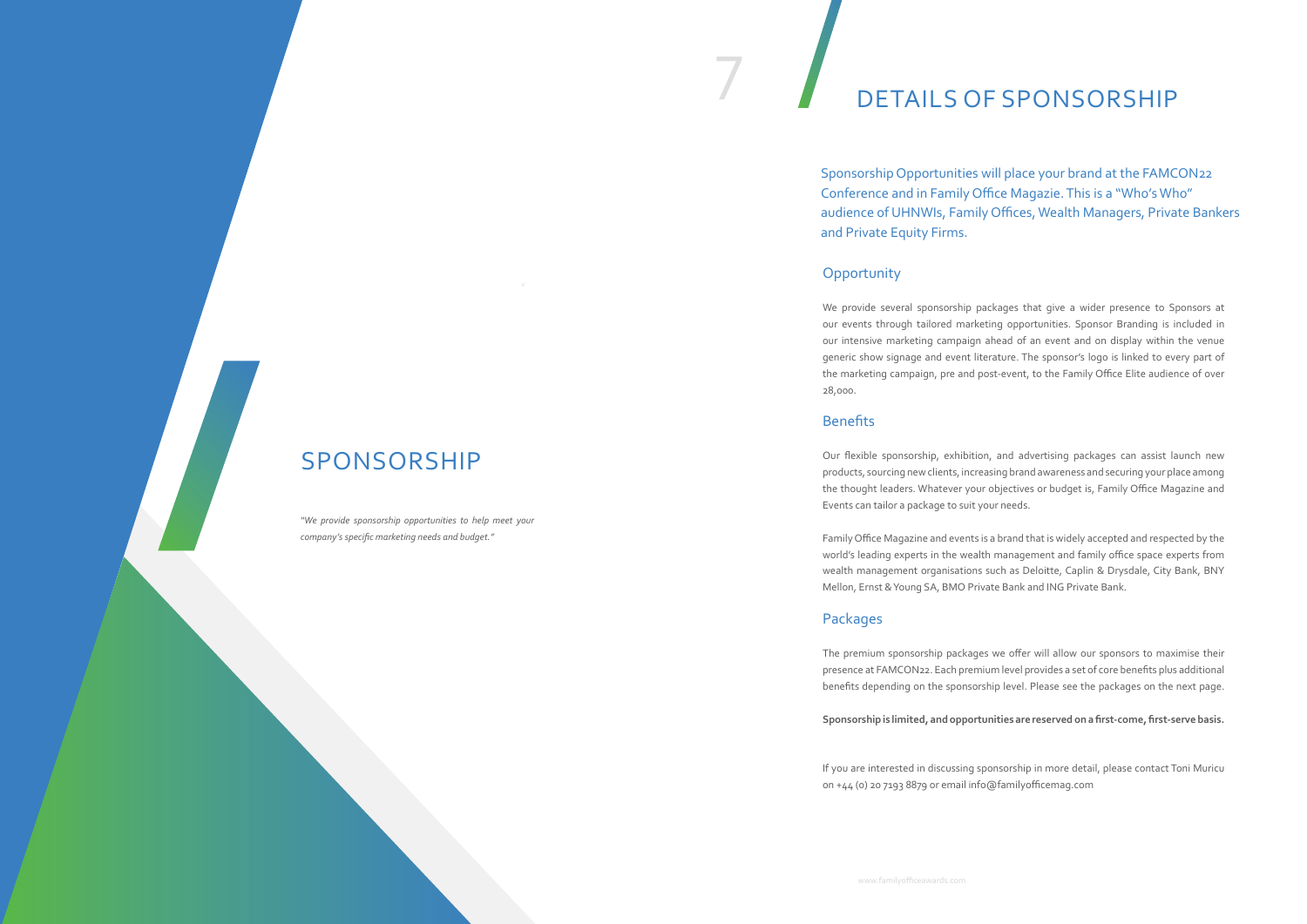## £30,000

# PLATINUM SPONSOR



#### Sponsorship of our Flagship Event will include:

- Opportunity to give a fifteen (15) minute introduction at the Conference opening.
- Sponsorship recognition during opening and closing remarks at FAMCON22.
- Opportunity to host a panel at FAMCON22.
- Company name and logo/banner will appear predominately on all releases, event literature and on FOMCON22 and Family Office Magazine websites.
- Opportunity to have a corporate logo on the Conference screen
- Front Cover and 3000 word editorial in Family Office Magazine special issue and distributed at FAMCON22 delegates and our readership database
- A dedicated email sent to Family Office Magazine databases.
- Opportunity to present a Corporate Gift to attendees, speakers or panellist
- 100 Complimentary delegate passes to FAMCON22.
- Brand and Logo Exposure to Twitter, Linkedin and Instagram.
- Video Interview of your company that will appear on the Family Office Magazine Website and Social Media channels.

Opportunity to present a Corporate Gift to the delegates, speakers or panellists. This opportunity includes three delegate tickets. Mention in the FAMCON22 and Family Office Magazine event

#### Corporate Gift

#### £3,000

Opportunity to be a FAMCON22 Event Partner. This includes your company logo on the FAMCON22 and Family Office Magazine event brochure and website. Includes three complimentary tickets.

#### Event Partner

## £3,500

Become a speaker at FAMCON22 and present your business, service or product to our delegates and later to our online channel. Five delegates tickets included.

#### Speaker slot

#### £5,000

Host and moderate a panel on the subject of your choice. This opportunity includes an opening presentation by the moderator and up to three panel members. Five delegates tickets included.

#### Host or Sponsor a Panel (same as BRONZE)

#### £10,000





£10,000

#### Sponsorship privileges and responsibilities will include:



- Company name and logo will appear predominately as the Gold Sponsor on all releases • Two page advertisement in one edition of Family Office Magazine/Event Program • A 1000 word editorial in the special Issue and Event Program of Family Office Magazine
	- Opportunity to give a Corporate Gift to delegates, speakers or panellist
		-
	- 50 Complimentary delegate passes to FAMCON22
	- Banner Advert on the Family Office Magazine Website

#### Sponsorship privileges and responsibilities will include:

- Company name and logo/banner will appear predominately as the Silver Sponsor on all event literature and on FAMCON22 and Family Office Magazine websites
- A mention in all press releases sent about the awards
- One half-page advertisement in one edition of Family Office Magazine/Event Program
- 30 Complimentary delegate passes to FAMCON22
- Presentation at FAMCON22 Conference

- Sponsorship privileges and responsibilities will include:
- Your company name and logo/banner will appear predominately as the Bronze Sponsor on all event literature and FAMCON22 and Family Office Magazine websites
- Company logo included on signage and AV at the event as Bronze Sponsor.
- A mention in all press releases sent about the awards
- 20 Complimentary delegate passes to FAMCON22
- Presentation at FAMCON22 Conference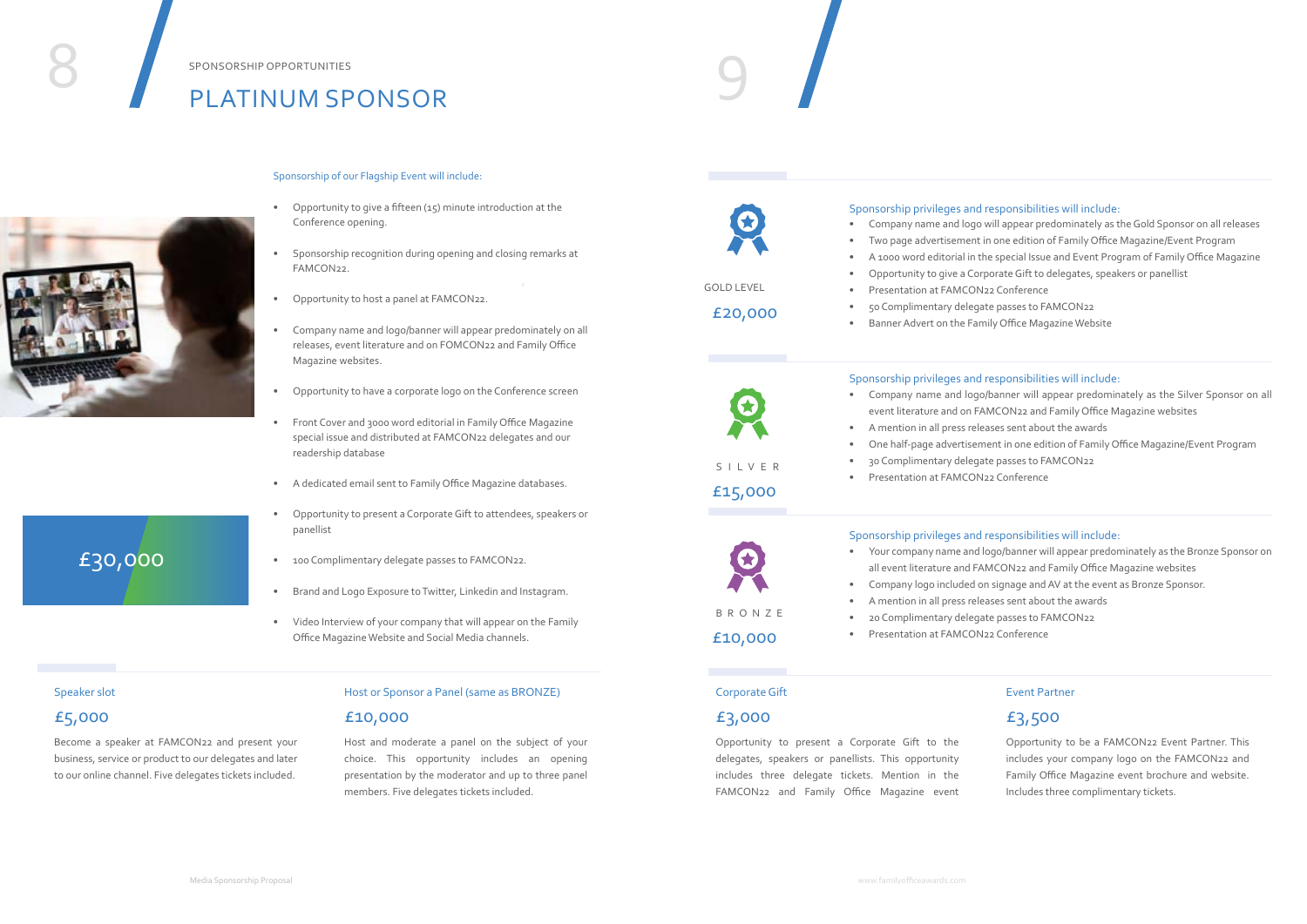| <b>First Name</b> |                                                                                           |
|-------------------|-------------------------------------------------------------------------------------------|
| Surname           | the control of the control of the control of the control of the control of                |
| Position          |                                                                                           |
| Organization      |                                                                                           |
| Address           | the control of the control of the control of the control of the control of                |
| Suburb            | the control of the control of the control of the control of the control of the control of |
| State             | the control of the control of the control of the control of the control of                |
| Postcode/Zip      | the control of the control of the control of the control of the control of                |
| Phone             |                                                                                           |
| Fax               |                                                                                           |
| Email             |                                                                                           |

Should you wish to confirm sponsorship, please return this form to info@familyofficemag.com

# APPLICATION FORM TERM & CONDITIONS

Your signature below is taken as authorised acceptance of the sponsorship entitlements as per the Sponsorship Proposal and acceptance of the terms and conditions. Our Full terms and conditions can be found oppisite

Total Amount \_\_\_\_\_\_\_\_\_\_\_\_\_\_\_\_\_\_\_\_\_\_\_\_\_\_\_\_\_\_\_\_ Sign \_\_\_\_\_\_\_\_\_\_\_\_\_\_\_\_\_\_\_\_\_\_\_\_\_\_\_\_\_\_\_\_\_

# PACKAGE AGREEMENT 2

#### SPONSOR VALUES SPONSOR CONTACT DETAIL:

All amounts are in UK Sterling (GBP), unless indicated otherwise.

| <b>PLATINUM SPONSOR</b>     | £30,000 |
|-----------------------------|---------|
| <b>GOLD SPONSOR</b>         | £20,00  |
| SILVER SPONSOR              | £15,000 |
| <b>BRONZE SPONSOR</b>       | £10,000 |
| <b>SPEAKING SLOT</b>        | £5,000  |
| <b>HOST/SPONSOR A PANEL</b> | £7,000  |
| <b>CORPORATE GIFT</b>       | £5,000  |
| <b>EVENT PARTNER</b>        | £3,000  |

#### Conference Brochure/ Family Office Magazine

| Full Page    | £4,000 |
|--------------|--------|
| Half Page    | £3,000 |
| Quarter Page | £1,750 |

#### Payment

- All prices listed are in GB Pound Sterling.
- All payments must be made in GB Pound Sterling.
- Paypal, direct transfers and credit card payments will be accepted.

#### Sponsors Responsibilities

It is the responsibility of the sponsor to provide the materials contained in the package, once a commitment has been made. Companies that get the most from their sponsors are those who actively promote their presence at the conference and provide the necessary materials at the right time.

#### Sponsor Agreements

Once your preferred sponsorship package has been negotiated, We will prepare a Sponsor Agreement for your signature. Please sign and return within the timeframe required.

#### Sponsorship Cancellation Policy

Cancellation sponsor must be made in writing. Please note that the cancellation policy detail will be described in the Terms and Conditions included with the Sponsorship Agreement.

#### Disclaimer

The rights contained in this document is offered on the basis that the confirmation sponsor involvement is received before the deadline specified by the Event Organisers (eg the production of promotional material). We reserve the right to change this package to change the format of the program subjects.